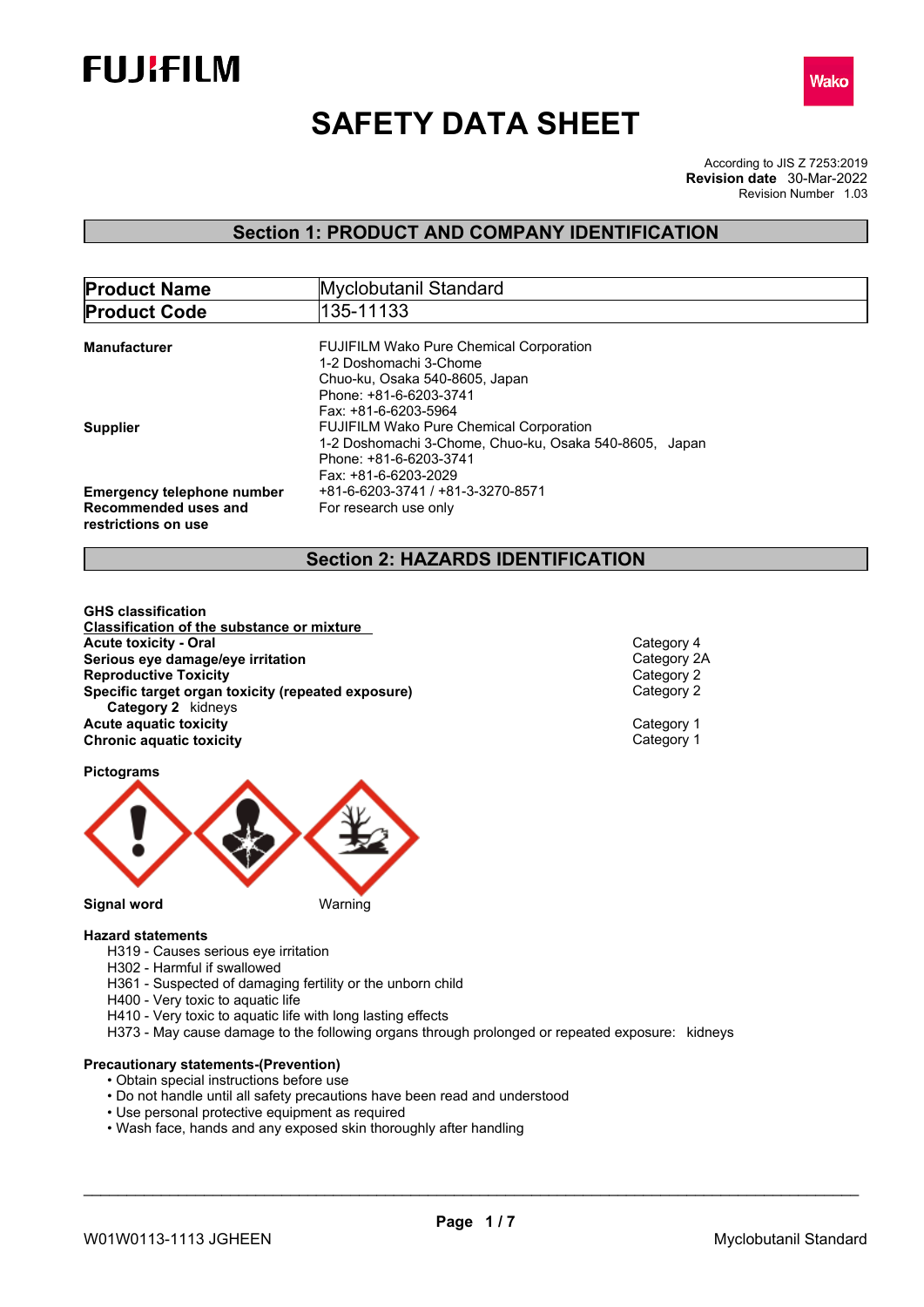- Do not eat, drink or smoke when using this product
- Do not breathe dust/fume/gas/mist/vapors/spray
- Avoid release to the environment

#### **Precautionary statements-(Response)**

• IF exposed or concerned: Get medical advice/attention

• IF IN EYES: Rinse cautiously with water for several minutes. Remove contact lenses, if present and easy to do. Continue rinsing

- If eye irritation persists: Get medical advice/attention
- IF SWALLOWED: Call a POISON CENTER or doctor/physician if you feel unwell
- Rinse mouth
- Collect spillage

#### **Precautionary statements-(Storage)**

• Store locked up

#### **Precautionary statements-(Disposal)**

• Dispose of contents/container to an approved waste disposal plant

## **Others**

**Other hazards** Not available

### **Section 3: COMPOSITION/INFORMATION ON INGREDIENTS**

**Single Substance or Mixture** Substance

**Formula** C15H17ClN4

| <b>Chemical Name</b>   | Weight-%                                                 | <b>Molecular weight</b> | <b>ENCS</b> | <b>ISHL No.</b>                | <b>CAS RN</b>   |
|------------------------|----------------------------------------------------------|-------------------------|-------------|--------------------------------|-----------------|
| Mvclobutanil           | 99.0                                                     | 288.78                  | N/A         | 3)-968<br>$\sqrt{2}$<br>. … ال | l-89-0<br>88671 |
| Note on ISHL<br>. No.: | e means announced chemical substances.<br>the ו<br>table |                         |             |                                |                 |

**Impurities and/or Additives:** Not applicable

## **Section 4: FIRST AID MEASURES**

#### **Inhalation**

Remove to fresh air. If symptoms persist, call a physician.

**Skin contact**

Wash off immediately with soap and plenty of water. If symptoms persist, call a physician.

#### **Eye contact**

IF IN EYES: Rinse cautiously with water for several minutes. Remove contact lenses, if present and easy to do. Continue rinsing. Immediate medical attention is required.

#### **Ingestion**

Rinse mouth. Never give anything by mouth to an unconscious person. Call a physician or poison control center immediately. Do not induce vomiting without medical advice.

#### **Protection of first-aiders**

Use personal protective equipment as required.

## **Section 5: FIRE FIGHTING MEASURES**

#### **Suitable extinguishing media**

Water spray (fog), Carbon dioxide (CO2), Foam, Extinguishing powder, Sand

## **Unsuitable extinguishing media**

No information available

#### **Specific hazards arising from the chemical product**

Thermal decomposition can lead to release of irritating and toxic gases and vapors.

#### **Special extinguishing method**

No information available

#### **Special protective actions for**

**fire-fighters**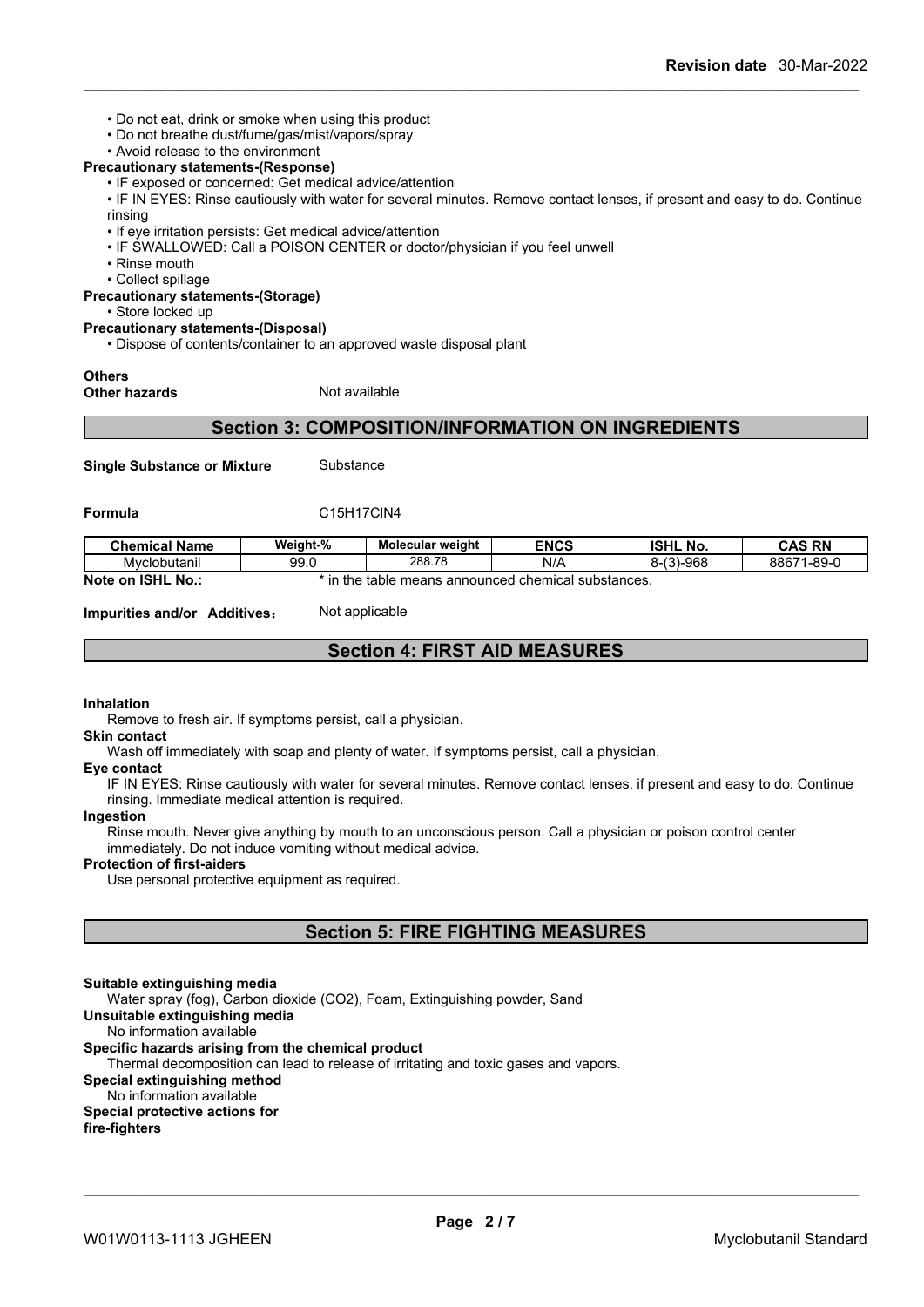Use personal protective equipment as required.Firefighters should wear self-contained breathing apparatus and full firefighting turnout gear.

## **Section 6: ACCIDENTAL RELEASE MEASURES**

#### **Personal precautions, protective equipment and emergency procedures**

For indoor, provide adequate ventilation process until the end of working. Deny unnecessary entry other than the people involved by, for example, using a rope. While working, wear appropriate protective equipments to avoid adhering it on skin, or inhaling the gas. Work from windward, and retract the people downwind.

#### **Environmental precautions**

To be careful not discharged to the environment without being properly handled waste water contaminated.

**Methods and materials for contaminent and methods and materials for cleaning up**

Sweep up and gather scattered particles, and collect it in an empty airtight container.

**Recoverly, neutralization**

## No information available

**Secondary disaster prevention measures**

Clean contaminated objects and areas thoroughly observing environmental regulations.

## **Section 7: HANDLING AND STORAGE**

#### **Handling**

#### **Technical measures**

Avoid contact with strong oxidizing agents. Use with local exhaust ventilation.

#### **Precautions**

Do not rough handling containers, such as upsetting, falling, giving a shock, and dragging Prevent leakage, overflow, and scattering. Not to generate steam and dust in vain. Seal the container after use. After handling, wash hands and face, and then gargle In places other than those specified, should not be smoking or eating and drinking Should not be brought contaminated protective equipment and gloves to rest stops Deny unnecessary entry of non-emergency personnel to the handling area

#### **Safety handling precautions**

Avoid contact with skin, eyes or clothing. Use personal protective equipment as required.

### **Storage**

**Safe storage conditions**

**Incompatible substances** 

**Storage conditions** Keep container protect from light tightly closed. Store in a cool (2-10 °C) place. **Safe packaging material** Glass<br>**ompatible substances** Strong oxidizing agents

## **Section 8: EXPOSURE CONTROLS/PERSONAL PROTECTION**

#### **Engineering controls**

In case of indoor workplace, seal the source or use a local exhaust system. Provide the safety shower facility, and handand eye-wash facility. And display their position clearly.

**Exposure limits** This product, as supplied, does not contain any hazardous materials with occupational exposure limits established by the region specific regulatory bodies.

#### **Personal protective equipment**

**Respiratory protection** Dust mask<br> **Hand protection** Protection

**Protection gloves Eye protection** protective eyeglasses or chemical safety goggles **Skin and body protection** Long-sleeved work clothes

## **General hygiene considerations**

Handle in accordance with good industrial hygiene and safety practice.

## **Section 9: PHYSICAL AND CHEMICAL PROPERTIES**

**Form**

**Color** white the color of the color white the color of the color of the color of the color of the color of the color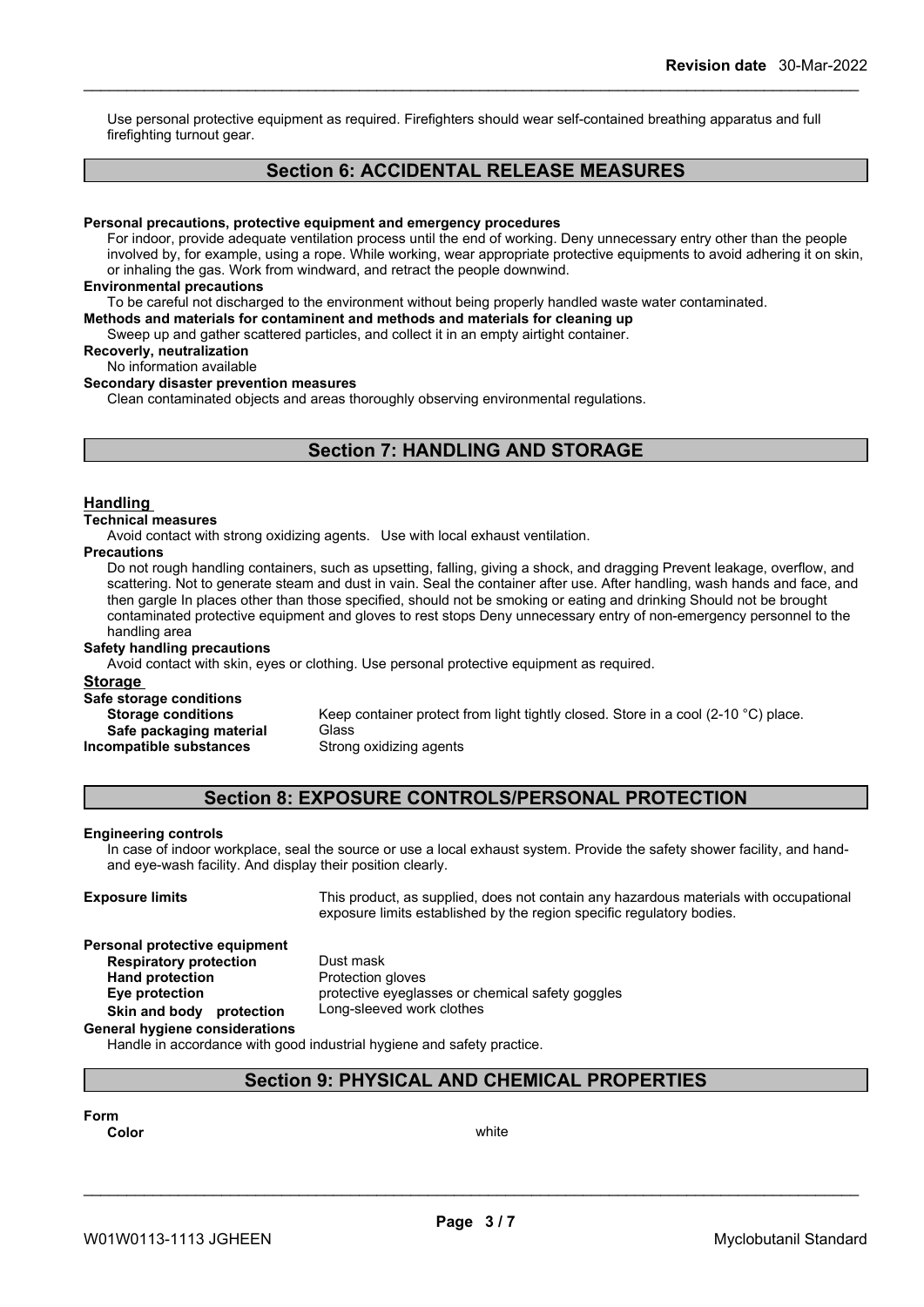| Appearance<br>Odor<br><b>Melting point/freezing point</b><br>Boiling point, initial boiling point and boiling range<br><b>Flammability</b><br><b>Evaporation rate:</b><br>Flammability (solid, gas):<br>Upper/lower flammability or<br>explosive limits | crystalline powder - powder or mass<br>no data available<br>$68 - 76$ °C<br>no data available<br>no data available<br>no data available<br>no data available |
|---------------------------------------------------------------------------------------------------------------------------------------------------------------------------------------------------------------------------------------------------------|--------------------------------------------------------------------------------------------------------------------------------------------------------------|
| Upper:                                                                                                                                                                                                                                                  | no data available                                                                                                                                            |
| Lower:                                                                                                                                                                                                                                                  | no data available                                                                                                                                            |
| <b>Flash point</b>                                                                                                                                                                                                                                      | no data available                                                                                                                                            |
| Auto-ignition temperature:                                                                                                                                                                                                                              | no data available                                                                                                                                            |
| Decomposition temperature:                                                                                                                                                                                                                              | no data available                                                                                                                                            |
| рH                                                                                                                                                                                                                                                      | no data available                                                                                                                                            |
| Viscosity (coefficient of viscosity)                                                                                                                                                                                                                    | no data available                                                                                                                                            |
| <b>Dynamic viscosity</b>                                                                                                                                                                                                                                | no data available                                                                                                                                            |
| <b>Solubilities</b>                                                                                                                                                                                                                                     | water: very slightly soluble. Ethanol: soluble.                                                                                                              |
| n-Octanol/water partition coefficient: (log Pow)                                                                                                                                                                                                        | no data available                                                                                                                                            |
| Vapour pressure                                                                                                                                                                                                                                         | no data available                                                                                                                                            |
| <b>Specific Gravity / Relative density</b>                                                                                                                                                                                                              | no data available                                                                                                                                            |
| Vapour density                                                                                                                                                                                                                                          | no data available                                                                                                                                            |
| <b>Particle characteristics</b>                                                                                                                                                                                                                         | no data available                                                                                                                                            |

## **Section 10: STABILITY AND REACTIVITY**

#### **Stability**

**Reactivity no data available Chemical stability** May be altered by light. **Hazardous reactions** None under normal processing **Conditions to avoid** Extremes of temperature and direct sunlight **Incompatible materials** Strong oxidizing agents **Hazardous decomposition products** Carbon monooxide (CO), Carbon dioxide (CO2), Nitrogen oxides (NOx), Halides

## **Section 11: TOXICOLOGICAL INFORMATION**

#### **Acute toxicity**

| <b>Chemical Name</b> | <b>D50</b><br>)ral     | <b>_D50</b><br>Dermal                                       | C50                 |
|----------------------|------------------------|-------------------------------------------------------------|---------------------|
| Mvclobutanıl         | (Rat`<br>1600<br>ma/kc | $-$<br>(Rabbit)<br>a/kc<br>hu<br>~~<br>י טנ<br>- J.U<br>. . | 'Rat,<br>ma/l<br>J. |

| <b>Chemical Name</b> | Acute toxicity -oral-source | Acute toxicity -dermal- source   Acute toxicity -inhalation gas- |                          |
|----------------------|-----------------------------|------------------------------------------------------------------|--------------------------|
|                      | information                 | information                                                      | source information       |
| Mvclobutanil         | Based on the NITE GHS       | Based on the NITE GHS                                            | Based on the NITE GHS    |
|                      | Iclassification results.    | Iclassification results.                                         | Iclassification results. |

| <b>Chemical Name</b> | <b>Acute toxicity -inhalation</b> | <b>Acute toxicity -inhalation dust-Acute toxicity -inhalation mist-</b> |                          |
|----------------------|-----------------------------------|-------------------------------------------------------------------------|--------------------------|
|                      | vapor-source information          | source information                                                      | source information       |
| Mvclobutanil         | Based on the NITE GHS             | Based on the NITE GHS                                                   | Based on the NITE GHS    |
|                      | Iclassification results.          | Iclassification results.                                                | Iclassification results. |

#### **Skin irritation/corrosion**

| <b>Chemical Name</b>           | Skin corrosion/irritation source information     |
|--------------------------------|--------------------------------------------------|
| Mvclobutanil                   | Based on the NITE GHS classification results.    |
| Serious eye damage/ irritation |                                                  |
| <b>Chemical Name</b>           | Serious eye damage/irritation source information |
| Mvclobutanil                   | Based on the NITE GHS classification results.    |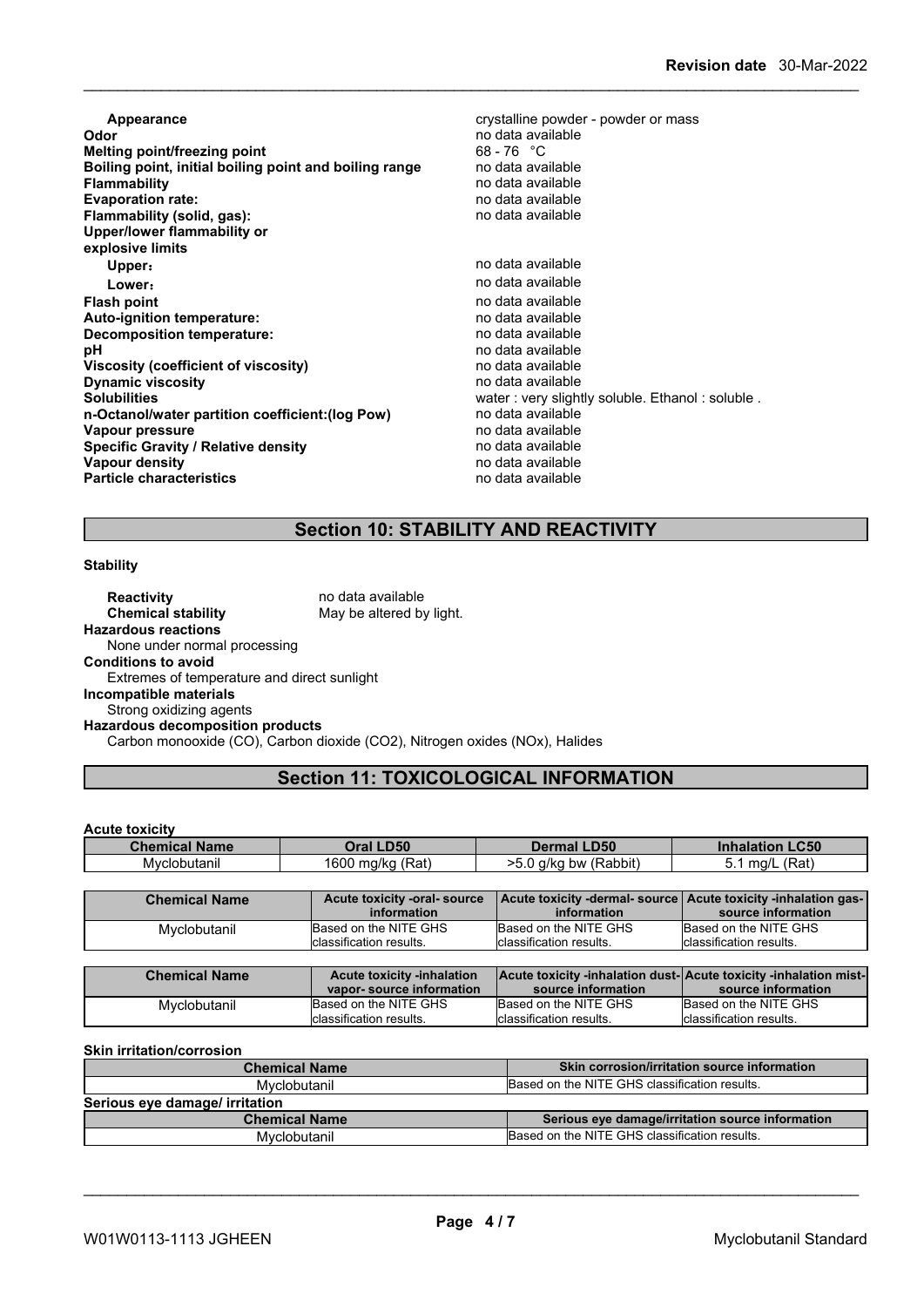| <b>Respiratory or skin sensitization</b> |                                                      |
|------------------------------------------|------------------------------------------------------|
| <b>Chemical Name</b>                     | Respiratory or Skin sensitization source information |
| Myclobutanil                             | Based on the NITE GHS classification results.        |
| Reproductive cell mutagenicity           |                                                      |
| <b>Chemical Name</b>                     | germ cell mutagencity source information             |
| Myclobutanil                             | Based on the NITE GHS classification results.        |
| Carcinogenicity                          |                                                      |
| <b>Chemical Name</b>                     | <b>Carcinogenicity source information</b>            |
| Myclobutanil                             | Based on the NITE GHS classification results.        |

#### **Reproductive toxicity**

| <b>Chemical Name</b>          | Reproductive toxicity source information      |
|-------------------------------|-----------------------------------------------|
| Myclobutanil                  | Based on the NITE GHS classification results. |
| <b>STOT-single exposure</b>   |                                               |
| <b>Chemical Name</b>          | STOT -single exposure- source information     |
| Myclobutanil                  | Based on the NITE GHS classification results. |
| <b>STOT-repeated exposure</b> |                                               |
| <b>Chemical Name</b>          | STOT -repeated exposure- source information   |
| Myclobutanil                  | Based on the NITE GHS classification results. |
| <b>Aspiration hazard</b>      |                                               |
| <b>Chemical Name</b>          | <b>Aspiration Hazard source information</b>   |
| Myclobutanil                  | Based on the NITE GHS classification results. |
|                               |                                               |

## **Section 12: ECOLOGICAL INFORMATION**

#### **Ecotoxicity**

| - -<br>Chemical<br>Name | plants<br>Algae/aguatic | -<br>וכו־ | $-$<br>змаче                                               |
|-------------------------|-------------------------|-----------|------------------------------------------------------------|
| Myclobutanil            | N/A                     | N/A       | 961<br>-<br>ma/l<br><br>Mvsid<br>- 30 -<br>-24<br><b>A</b> |

#### **Other data**

| <b>Chemical Name</b> | Short-term (acute) hazardous to the<br>aquatic environment source | Long-term (chronic) hazardous to the<br>aquatic environment source |
|----------------------|-------------------------------------------------------------------|--------------------------------------------------------------------|
|                      | information                                                       | information                                                        |
| Mvclobutanil         | Based on the NITE GHS classification                              | Based on the NITE GHS classification                               |
|                      | lresults.                                                         | <i><b>Iresults.</b></i>                                            |

| Persistence and degradability    | No information available |
|----------------------------------|--------------------------|
| <b>Bioaccumulative potential</b> | No information available |
| Mobility in soil                 | No information available |
| Hazard to the ozone layer        | No information available |

## **Section 13: DISPOSAL CONSIDERATIONS**

#### **Waste from residues**

Disposal should be in accordance with applicable regional, national and local laws and regulations. **Contaminated container and contaminated packaging**

Disposal should be in accordance with applicable regional, national and local laws and regulations.

## **Section 14: TRANSPORT INFORMATION**

#### **ADR/RID**

| UN number                      | UN3077                                                            |  |
|--------------------------------|-------------------------------------------------------------------|--|
| Proper shipping name:          | Environmentally hazardous substance, solid, n.o.s. (Myclobutanil) |  |
| UN classfication               | 9                                                                 |  |
| <b>Subsidiary hazard class</b> |                                                                   |  |
| Packing group                  | Ш                                                                 |  |
|                                |                                                                   |  |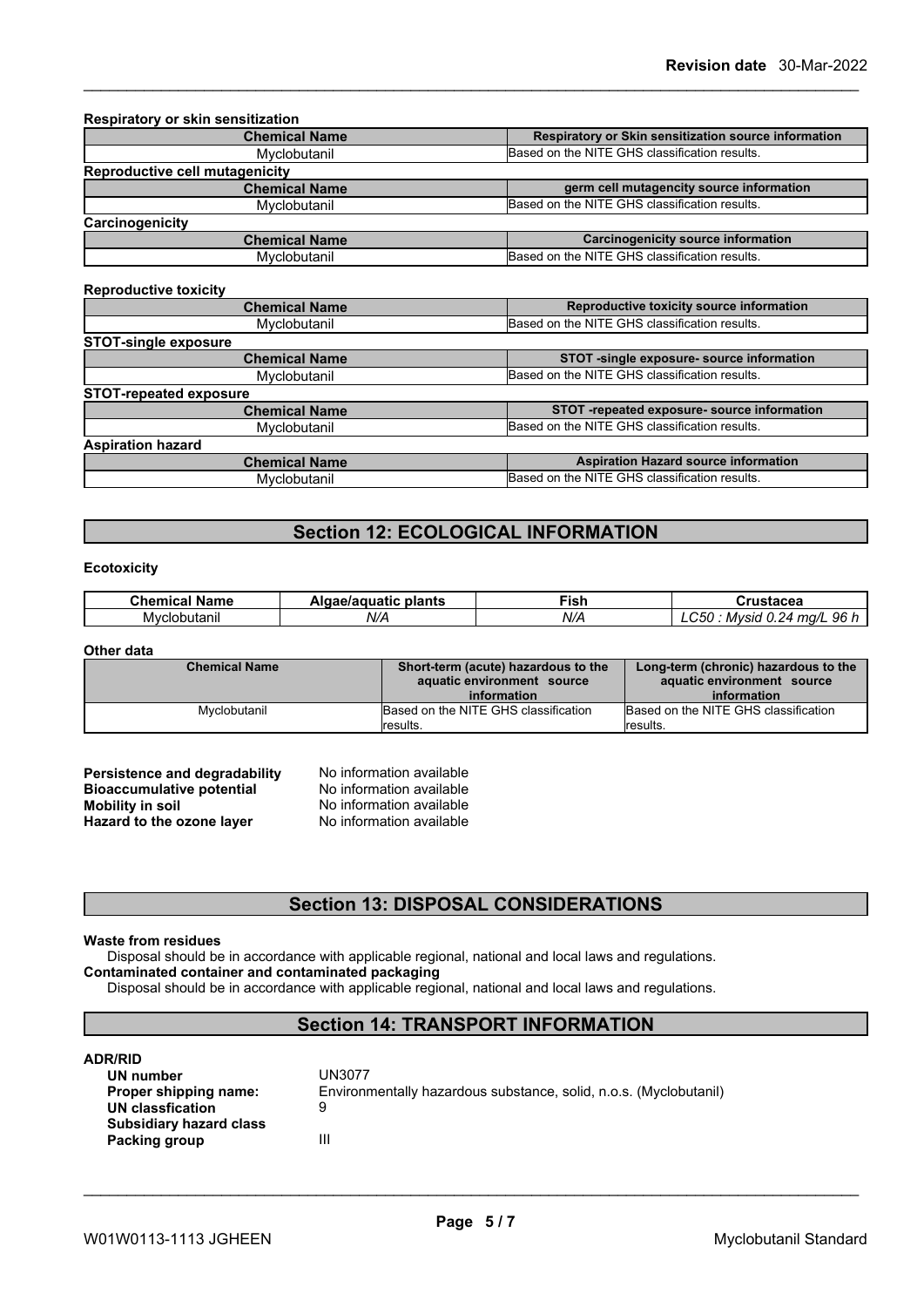| <b>Marine pollutant</b>                                        | Yes                                                               |  |
|----------------------------------------------------------------|-------------------------------------------------------------------|--|
| <b>IMDG</b>                                                    |                                                                   |  |
| UN number                                                      | UN3077                                                            |  |
| Proper shipping name:                                          | Environmentally hazardous substance, solid, n.o.s. (Myclobutanil) |  |
| UN classfication                                               | 9                                                                 |  |
| <b>Subsidiary hazard class</b>                                 |                                                                   |  |
| <b>Packing group</b>                                           | Ш                                                                 |  |
| Marine pollutant (Sea)                                         | Yes                                                               |  |
| <b>Transport in bulk according to</b> No information available |                                                                   |  |
| Annex II of MARPOL 73/78 and                                   |                                                                   |  |
| the <b>IBC</b> Code                                            |                                                                   |  |
| <b>IATA</b>                                                    |                                                                   |  |
| UN number                                                      | UN3077                                                            |  |
| Proper shipping name:                                          | Environmentally hazardous substance, solid, n.o.s. (Myclobutanil) |  |
| UN classfication                                               | 9                                                                 |  |
| <b>Subsidiary hazard class</b>                                 |                                                                   |  |
| Packing group                                                  | Ш                                                                 |  |
| <b>Environmentally Hazardous</b>                               | Yes                                                               |  |
| <b>Substance</b>                                               |                                                                   |  |

## **Section 15: REGULATORY INFORMATION**

| <b>International Inventories</b>                |                                                                                        |
|-------------------------------------------------|----------------------------------------------------------------------------------------|
| <b>EINECS/ELINCS</b>                            |                                                                                        |
| <b>TSCA</b>                                     |                                                                                        |
|                                                 |                                                                                        |
| Japanese regulations                            |                                                                                        |
| <b>Fire Service Act</b>                         | Not applicable                                                                         |
| <b>Poisonous and Deleterious</b>                | Not applicable                                                                         |
| <b>Substances Control Law</b>                   |                                                                                        |
| Industrial Safety and Health Act Not applicable |                                                                                        |
| Regulations for the carriage                    | Noxious Substances (Ordinance Art.3, Ministry of Transportation Ordinance Regarding    |
| and storage of dangerous                        | Transport by Ship and Storage, Attached Table 1)                                       |
| goods in ship                                   |                                                                                        |
| <b>Civil Aeronautics Law</b>                    | Misellaneous Dangerous Substances and Articles (Ordinance Art. 194, MITL Nortification |
|                                                 | for Air Transportation of Explosives etc., Attached Table 1)                           |
| <b>Pollutant Release and Transfer Class 1</b>   |                                                                                        |
| <b>Register Law</b>                             |                                                                                        |
| $(-2023.3.31)$                                  |                                                                                        |
| Class 1 - No.                                   | 118                                                                                    |
| <b>Pollutant Release and Transfer</b>           | Class 2                                                                                |
| <b>Register Law</b>                             |                                                                                        |
| $(2023/4/1-)$                                   |                                                                                        |
| Class 2 - No.                                   | 118                                                                                    |
| <b>Export Trade Control Order</b>               | Not applicable                                                                         |
|                                                 |                                                                                        |

| Chemical Name                     | Poisonous and Deleterious<br>Substances Control Law | Substances<br>(Law Art.57-2)<br>$(-2024.3.31)$ | Industrial Safety and Health Act   Pollutant Release and Transfer<br>Register Law<br>$(-2023.3.31)$ |
|-----------------------------------|-----------------------------------------------------|------------------------------------------------|-----------------------------------------------------------------------------------------------------|
| Mvclobutanil<br>88671-89-0 (99.0) |                                                     |                                                | Applicable                                                                                          |

## **Section 16: OTHER INFORMATION**

| Key literature references and | NITE: National Institute of Technology and Evaluation (JAPAN) |
|-------------------------------|---------------------------------------------------------------|
| sources for data etc.         | http://www.safe.nite.go.jp/japan/db.html                      |
|                               | IATA dangerous Goods Regulations                              |
|                               | RTECS: Registry of Toxic Effects of Chemical Substances       |
|                               | Japan Industrial Safety and Health Association GHS Model SDS  |